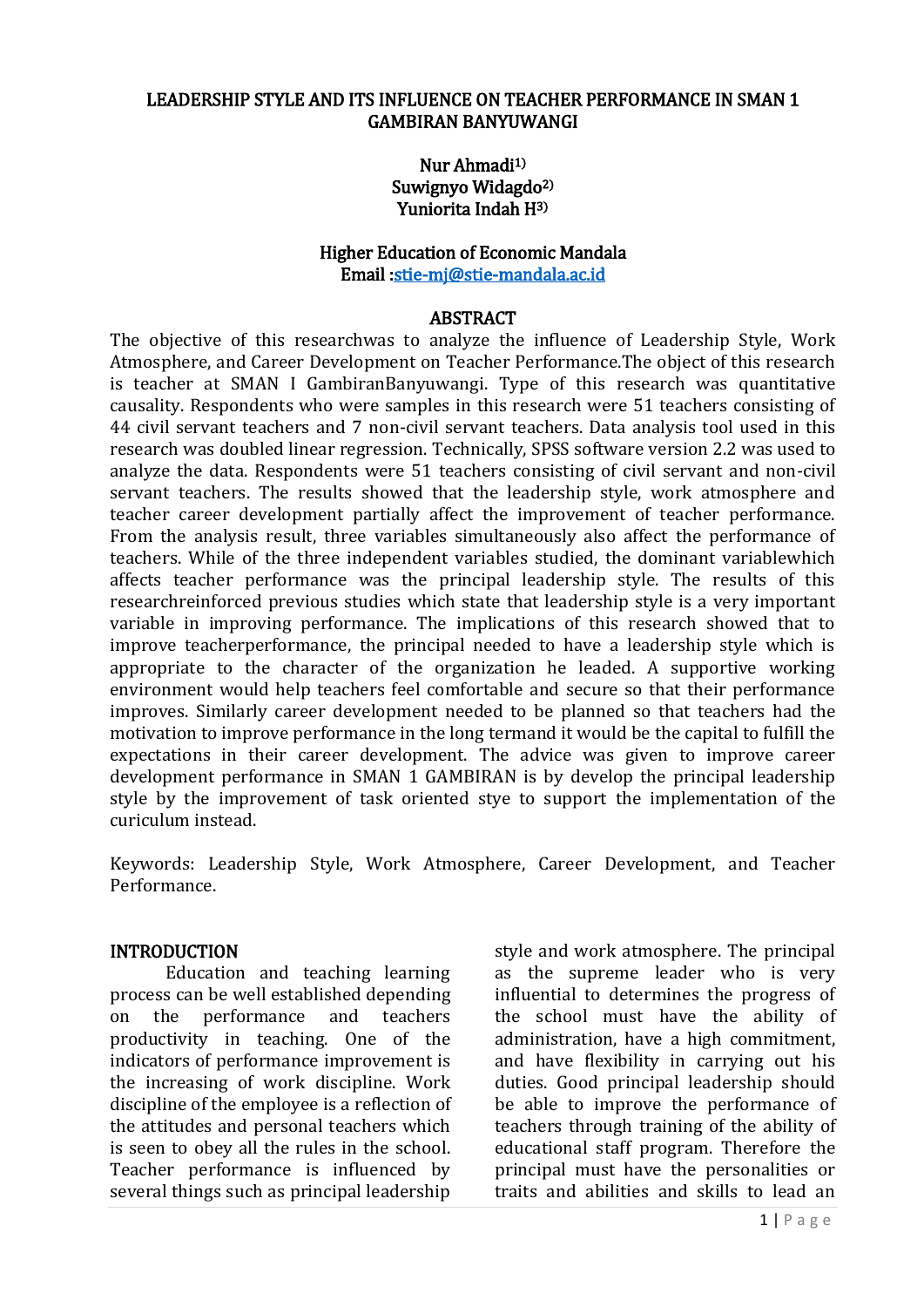educational institution. The leadership is come from the word ' leader '. A leader is a person who able to lead or arrange . The conclution from the concept is the ability to influent the member of group to reach the organisation purpose

At this time, leadership-oriented task tends to be interested and liked by subordinates. By using this style, the principal tries to give more motivation rather than oversee them. Principal leadership is one of the factors that give contribution to the teacher performance.Leadership in accordance with the conditions and the environment may bring up teachers' passion in improving their performance.They encourage group members to carry out tasks by allowing subordinates to participate in decision-making, create an atmosphere of friendship and relationship of mutual trust and respect with members of the group (Gitosudarmo, 2002: 17)`

The leadership stye is the behavior from a person that able to motivate, influence, arrange, and comunicate to the member. A leader has a duty to do the leadership. At this time a leader is a person but the leadership is the activity to lead. In this case use the effort to combine the leader and the member to reach the balance the situation is important. Mulyasa (2003 : 108) said the leadership style is the way to influence the member. The are many the leadership style but people hard to choose the best.

Luthan (2006 : 638) said the leadership is the "black box" mean that unexplaination concept, has the power to influence the human but the function is hard to explain. People try to make the concept but most of depend to oriented teory

Success in achieving these goals, principal has an important role in coordinating, mobilizing and aligning the available educational resources. The leadership of the principal is one of the factors that can drive the school to realize its vision, mission, goals and objectives through School programs implemented in a planned and gradual.

According to Syaril (2013: 1) in his thesis submitted that the results which were obtained from observations and data analysis and hypothesis testing were: the influence among leadership style variables (X1) teacher attitudes (X2), teacher discipline (X3) on teacher performance  $(Y)$  partially (each) has a positive and<br>significant influence. as well as significant influence, as well as simultaneously there was influence among leadership style, teacher attitudes and teacher discipline on teacher performance.

The conclusion of this research was the more democratic style of leadership applied by principal would give better impact to teacher performance. The better teacher attitudes and teacher discipline would also have better impact on teacher performance.

In this global competition, educational institutions or schools are required to emerge with effective and productive institutional performance. Principals in charge of education and learning in schools should be able to convince the community that everything is going well, including plan and curriculum implementation, provision and utilization of teacher resources, recruitment of student resources, school and parents collaboration, and prospective alumnae alumni.

Poerwanto (2008 : 71 ) said that environment as the direcly influence the organization inside it such as the employee, leadership comite, and manage comite. Intern environment is the controled environment, as the extern the environment is undirect influence that hard to controled. The extern environment such as competitor, supplyer, science, labor organization, tecnology, goverment policy, and social organization

Extern environment factors has a big influence toorganization to reach the purpose. Economic factor, politic, law, culture, demograph,competitor, environment, tecnology are the urgent factors to influent the organization. The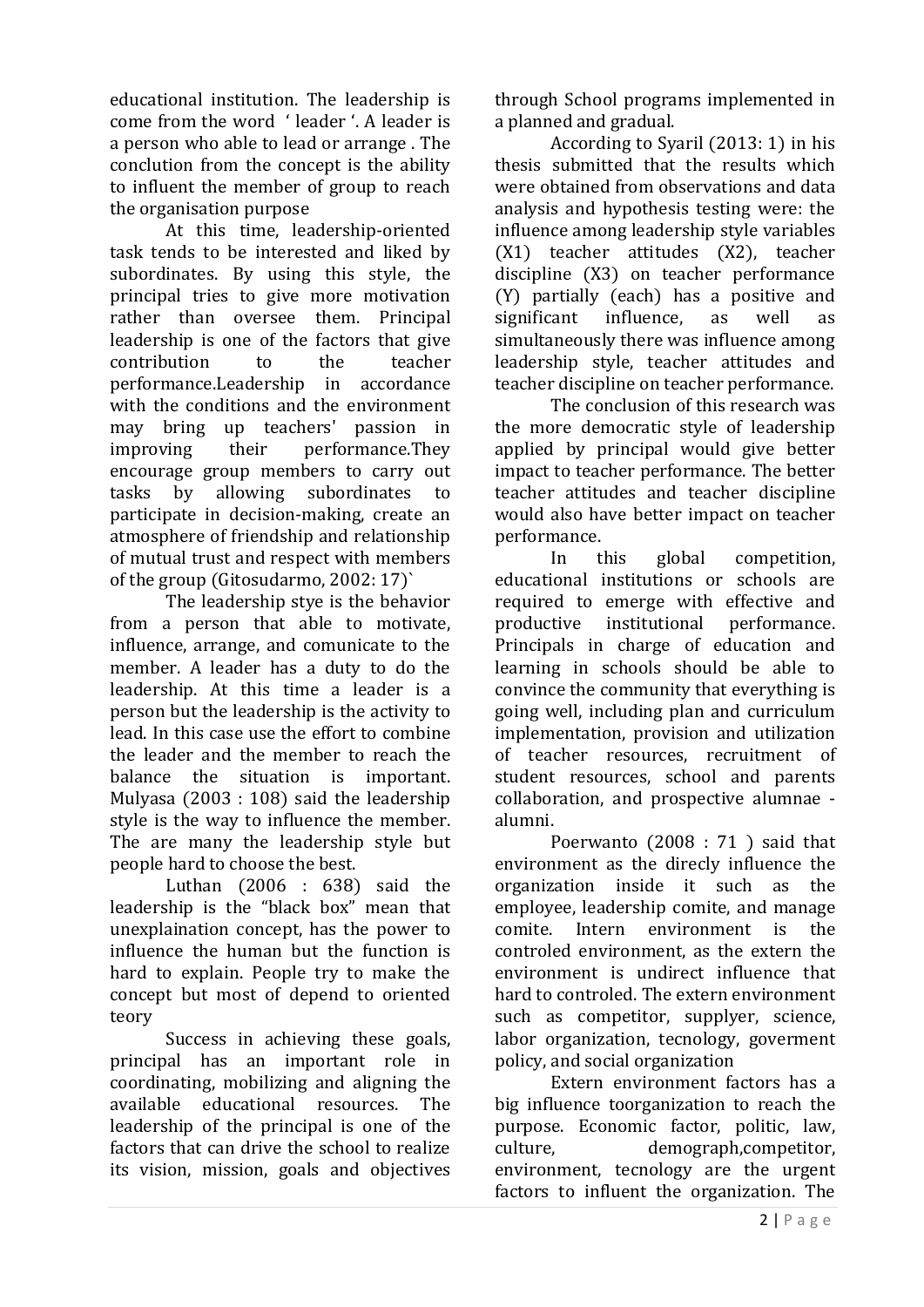intern factors can be in the right condition but the extern factors can caused the problems (Sopiah, 2008 : 6)

Generally, the education system in Banyuwangi and specifically in SMAN 1 GAMBIRAN have to carry out its duties and functions in order to realize the national objectives as stated in RI Law no. 20 of 2003 on National Education System. National Education functions to develop the ability and to build the character and civilization of a dignified nation in order to educate the nation's life, aims to develop the potential of learners to become human beings who believe and piety to God Almighty, noble, healthy, independent and become citizens which is democratic and responsible. So, SMAN 1 GAMBIRAN provides curriculum oriented to the development of students both academic and non academic.

Profesional ability a principel as a leader is responsibility to make the conduse environment to study and to teach to help the teachers work in comfort situation, also make the good relation among the teachers or the teachers to the leader. In this time the principal as the role model to build the spirit and motivate the teachers to work much better. The purpose from the writer to analize the partial matter as the style of the principal leadership, work environment, and progress the career of teachers in SMAN 1 Gambirab. The limited problem use to deeply research, focus and keep stay in the main problem. The writer focus to purpuse to the principal leadership in SMAN 1 Gambiran period 2016 /2017

# RESEARCH METHODS

The type of this research was causality research. The location of this research was at SMAN 1 GAMBIRAN with a population of 51 people (41 civil servants, 10 non-civil servants teacher). Taking note of the above statement, because the

population was less than 100so, the entire population became the sample.Twovariables analyzed in this research. They were; a). Independent Variable: This variable is commonly called as stimulus, predictor, and antecedent variable. In Indonesian is often referred to<br>as *variabelbebas*. The independent as variabelbebas. The independent variable is the variable that influences or causes the change or leads to dependent or bound variable (Sugiyono, 2013). The independent variables in this research were leadership (X1), work atmosphere  $(X2)$ , and career development  $(X3)$ , b) Dependent variable: This variableiscommonly called asoutput, criteria, and consequent variable. In Indonesian it is often referred to as variabelterikat. The dependent variable is the variable that is influenced or becoming a result, because of the independent variables (Sugiyono, 2013). Dependent variable in this research was teacher performance (Y).

The data sources used in this research were: a). Primary data is a research data obtained directly from original source (not from intermediary source) and data collected specifically to answer research questions in accordance with the wishes of researchers, b) Secondary data is the source of research data obtained by researchers indirectly.

# RESULTS ANALYSIS

# 1. Multiple Regression Analysis

Multiple regression analysis is an analysis tool for forecasting the influence of two independent variables or more on the dependent variable to prove the existence of functional relation or causality relationship between two independent variables (X1), (X2) and (X3) with one dependent variable ( Y).

Based on statistical processing with IBM SPSS Statistics Version 23 program obtained the following results: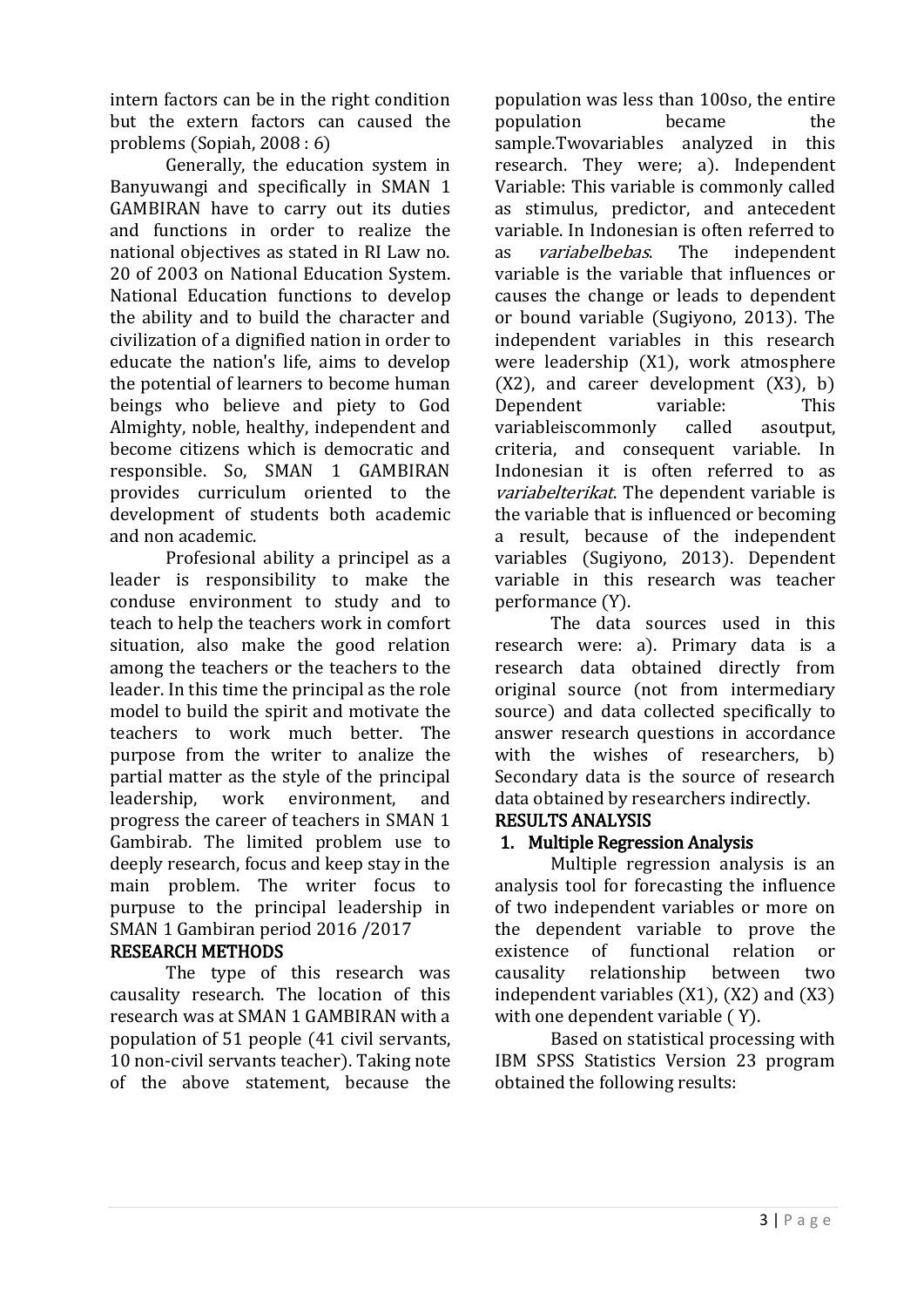|              |                       | Unstandar<br>dized |           | Standard<br>ized |           |          |  |  |
|--------------|-----------------------|--------------------|-----------|------------------|-----------|----------|--|--|
|              |                       | Coefficient        |           | Coefficie        |           |          |  |  |
|              |                       | S                  |           | nts              |           |          |  |  |
|              |                       |                    | Std.      |                  |           |          |  |  |
|              | Model                 | B                  | Error     | <b>Beta</b>      | T         | Sig.     |  |  |
| $\mathbf{1}$ | (Constant)            | .02<br>9           | 3.59<br>3 |                  | .008      | .99<br>4 |  |  |
|              | Leadership<br>style   | .42<br>8           | .108      | .418             | 3.96      | .00<br>O |  |  |
|              | Work<br>atmosphere    | .34                | .089      | .351             | 3.80<br>4 | .00      |  |  |
|              | Career<br>development | .23<br>5           | .108      | .229             | 2.16<br>5 | .03<br>5 |  |  |

Table The Result of Influence of independent Variable todependent Variables Coefficients<sup>a</sup>

a. Dependent Variable: teacher performance

Based on the table above, it is known that the results of multiple regression equations  $\hat{Y} = 0.029 + 0.428X1$ + 0.340X2. + 0.235X3. The result of double regression equation calculation was known that the contribution of influence of leadership style variable was greater than contribution of influence of work atmosphere and career development to teacher performance.

# 2. Hypothesis Testing

#### 2.1 Test T

#### 2.1.1 Effect of Leadership Style on Teacher **Performance**

Based on table the result of the influence of independent variables on dependent variable (coefficientsds)was known that the value of thitungobtained in the data analysis of the influence of leadership style on teacher performance was 3.967. Therefore thitung>ttable (3.967> 2.021), then  $H_0$  was rejected and  $H_1$ was

accepted. Thus, the hypothesis which stated "There was influence of leadership style on teacher performance", was significant acceptable.

### 2.1.2 Effect of Working Atmosphere on Teacher Performance

Based on table the result of independent variables to dependent variables (coefficientsds) it was known that the value of t<sub>count</sub> obtained in data analysis of the influence of work atmosphere on teacher performance was 3.804. Therefore t<sub>count</sub>>ttable (3.804> 2.021), then H0 was rejected and H1 was accepted. Thus, the hypothesis which stated "There was an influence of working atmosphere on teacher performance", was significant acceptable.

### 2.1.3 Effect of Career Development on Teacher Performance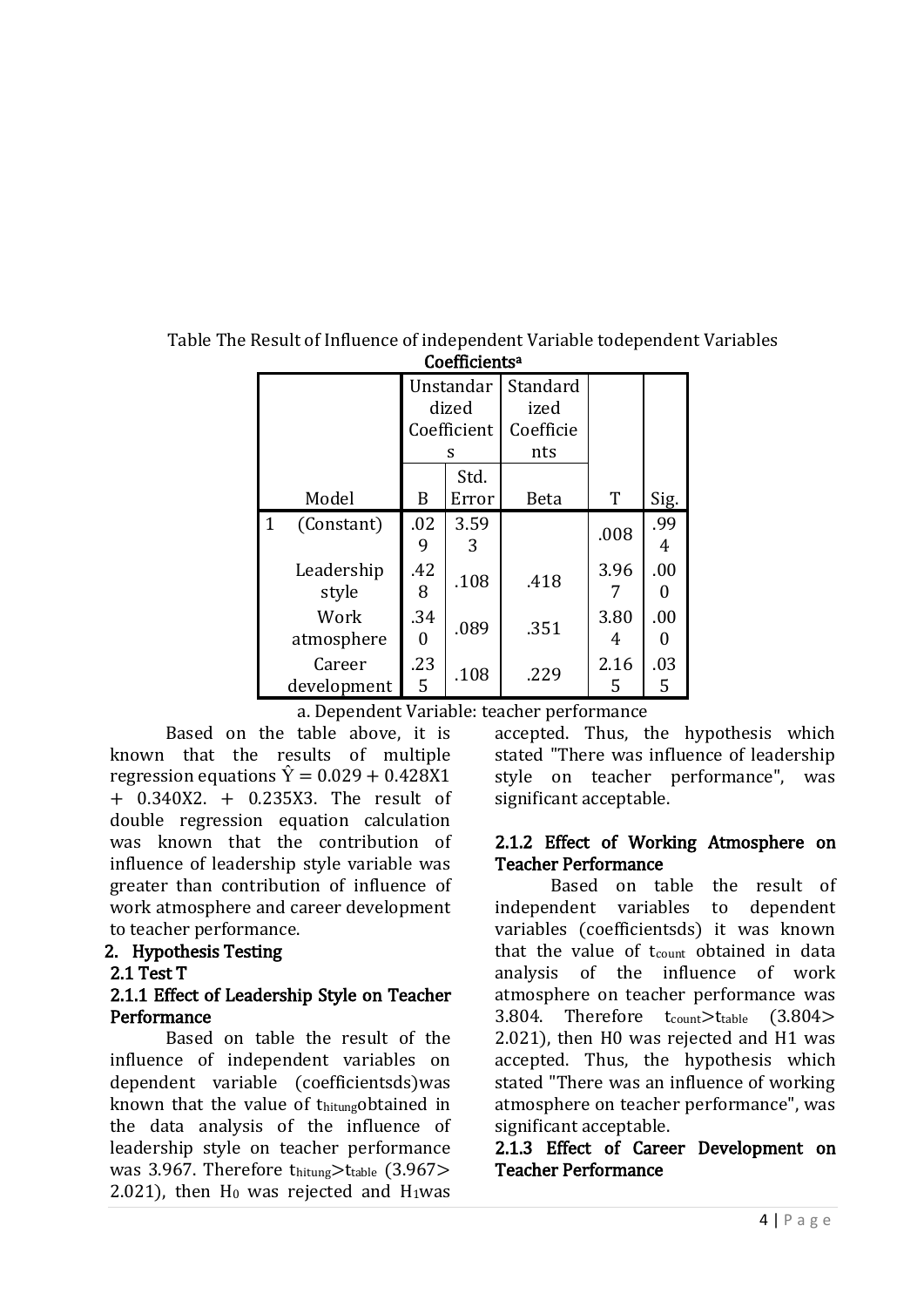Based on the presentation of the result table of independent variables to the dependent variable (coefficientsds), it was known that the t<sub>count</sub> value obtained in the data analysis of the influence of career development on teacher performance was 2,165. Therefore  $t_{\text{count}} > t_{\text{table}}$  (2.165> 2.021), then H0 was rejected and H1 was accepted. Thus, the hypothesis which stated "There was an influence of career development on teacher performance", was significant acceptable.

#### 2.1.4 Influence of Leadership Style, Work Atmosphere and Career Development Together to Teacher Performance

Based on F or Anova test results obtained F count was 78.327 and F table was 2.80.

Since Fcount>Ftable (78,327> 2, 80), H0 was rejected and H1 was accepted. Thus, the hypothesis which stated "There was influence of leadership style, work atmosphere and career development together on teacher performance", was significant acceptable.

### 2.2 Test F

The modelsuitabilitytestwas comparing the value of Fhitung with Ftabel. The value of Fhitungthat is obtained in the data analysis of the influence of leadership style, work atmosphere and career development together on teacher performance was known from the following table.

| Table Test Printing<br><b>ANOVA</b> <sup>a</sup> |                          |    |                    |            |                   |  |  |  |
|--------------------------------------------------|--------------------------|----|--------------------|------------|-------------------|--|--|--|
| Model                                            | Sum<br>of<br>Squar<br>es | Df | Mean<br>Squar<br>e | F          | Sig.              |  |  |  |
| Regres<br>sion                                   | 4096.<br>542             | 3  | 1365.<br>514       | 78.<br>327 | .000 <sub>b</sub> |  |  |  |
| Residu<br>al                                     | 819.3<br>80              | 47 | 17.43<br>4         |            |                   |  |  |  |
| Total                                            | 4915.<br>922             | 50 |                    |            |                   |  |  |  |

 $Table T<sub>oct</sub> F (Area)$ 

a. Dependent Variable: teacher performance

b. Predictors: (Constant), Career Development, Work Atmosphere, Leadership Style

Source: Results of SPSS Data Processing

Since Fcount>Ftable (78.327> 2.80), therefore, the regression model  $\hat{Y} = 0.029$  $+$  0.428X<sub>1</sub> + 0.340X<sub>2</sub>, + 0.340X<sub>3</sub>. Significant and could be used to predict teacher performance.

# 2.3 Coefficient of Determination (R2)

Based on statistical processing with IBM SPSS Statistics Version 23 program obtained the following results:

Table Multiple Correlation Coefficient Measurement Results and Double Variable Determination Coefficient Variable to Tied Variables

#### Model Summary<sup>b</sup>

|     |       |           |        | Adjuste Std. Error |  |
|-----|-------|-----------|--------|--------------------|--|
| Mod |       | Squa $ d$ |        | the<br>R of        |  |
|     |       | re        | Square | Estimate           |  |
|     | .913a | 833       | 823    |                    |  |

a. Predictors: (Constant), Career Development, Work Atmosphere, Leadership Style

b. Dependent Variable: teacher performance

Source: Results of SPSS Data Processing

Based on the result of statistical calculation Coefficient of Determination (r2) or R square was known that the coefficient of determination among the variables of leadership style, work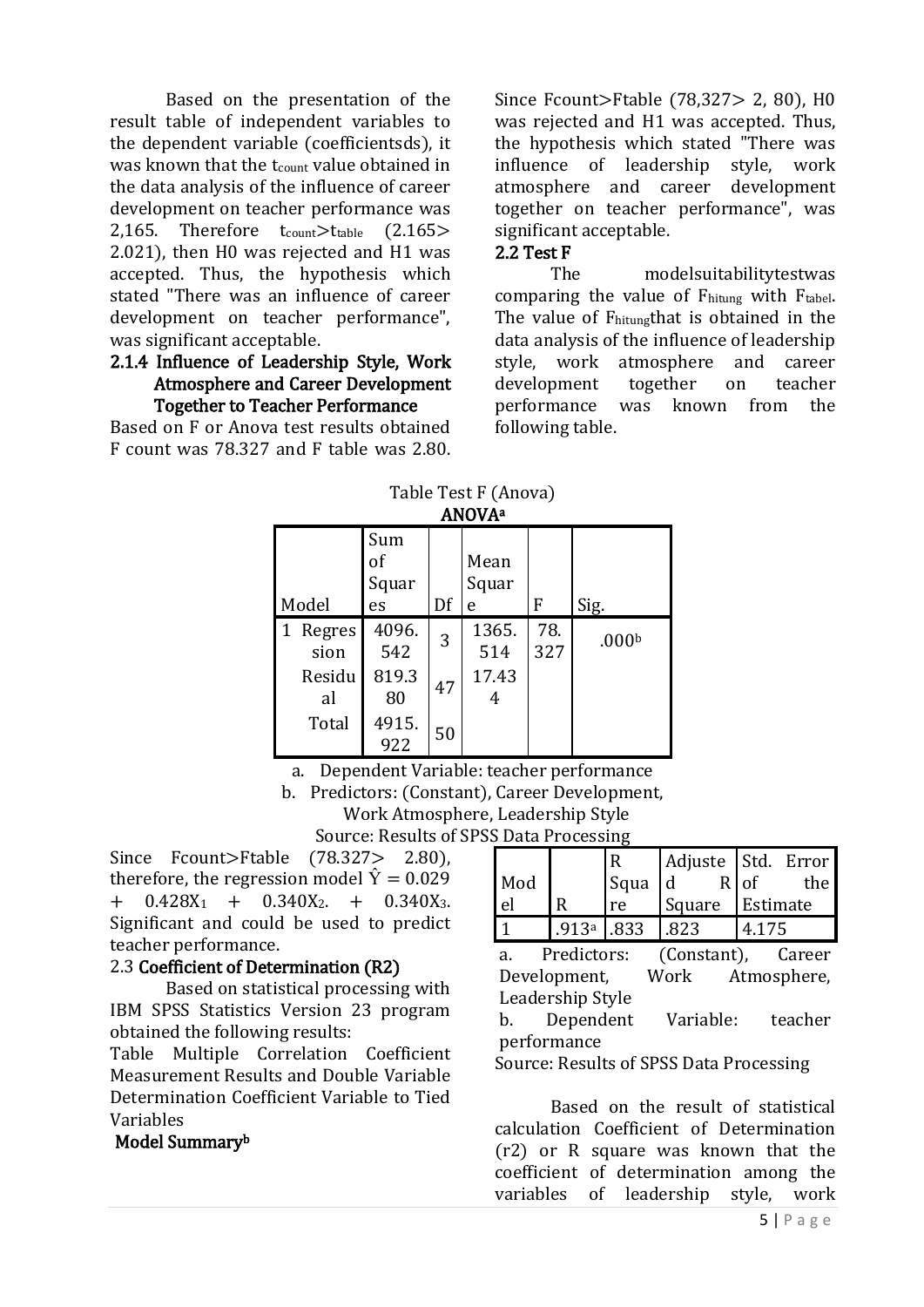atmosphere and career development together with teacher performance variable was 0.833. That was, 83.3% of the diversity or variance of teacher performance could be explained jointly from the variables of leadership style,<br>work atmosphere and career work atmosphere development, and or the amount of contribution of leadership style variable, work atmosphere and career development together towards teacher performance variable equal to 83.3%. The remaining 16.7% was the contribution of other factors to teacher performance variables but not examined.

# INTERPRETATION

# 1. Effect of Principal Leadership Style on Teacher Performance at SMAN I GambiranBanyuwangi

The result of regression equation showed the influence of Principal Leadership Style on Teacher Performance in SMAN I GambiranBanyuwangi, the value was 0,428 or equal to 42.8%. Because of the positive influence, so, if the Principal Leadership Style (X1) increased, then the increase would be offset by improvements in Teacher Performance at SMAN I GambiranBanyuwangi.

This result showed that Teacher Performance at SMAN GambiranBanyuwangi was partially influenced by Principal Leadership Style 42,8% from indicator of task oriented style and people oriented style.

It was in line with the Leadership Style theory of Soekarso et al. (2010: 45), explained Principal leadership style is the principal's style to influence teachers and staff on task-oriented tasks and taskoriented and people-oriented tasks.

The task-oriented style of the principal's style of leadership showed the principal's style of focusing on education at the school at SMAN I GambiranBanyuwangi showed the leader's efforts to plan and manage the implementation of teaching and learning at school to be a role model for all school members, especially teachers in carrying

out teaching and learning activities. This understanding was in line with Mulyasa(2007: 98) which showed that the principal can play a leader, innovator, and motivator in his school. These findings suggested that the task oriented style in the leadership style of the principal of SMAN I Gambiran could affect teacher performance.

Guidance and academic services from principal for teachers and employees on a regular basis were held every Monday at SMAN 1 GAMBIRAN proved affective in providing direction to perform tasks and responsibilities professionally according to the main task and function of teachers. The example given by the principal would be a benchmark for the performance of teachers and employees in developing schools, especially in the improvement of academic and non academic achievement. Various jurisprudences were achieved by SMAN 1 GAMBARAN every year from the school, sub-district, district, province and national level as evidence that the principal became a symbol of the success of the organization system in the school.

The findings of the research indicated that there was a positive and significant influence of the principals leadership style on teacher performance in SMAN I GambiranBanyuwangi in line and supported by Marwan (2007), Wahyuni (2008), Suratman (2008), Syahril (2013) Principal leadership partially effected on Teacher Performancesignificantly.

### 2. Effect of Working Atmosphere on Teacher Performance at SMAN I GambiranBanyuwangi

Testing the hypothesis of the influence of work atmosphere on the performance of teachers obtained tcountwas 3.804. Therefore  $t_{count} > t_{table}(3.804 >$ 2.021), then H0 was rejected and H2 was accepted. Thus, H2 hypothesis stated "There was positive influence and significant work atmosphere on teacher performance in SMAN I GambiranBanyuwangi".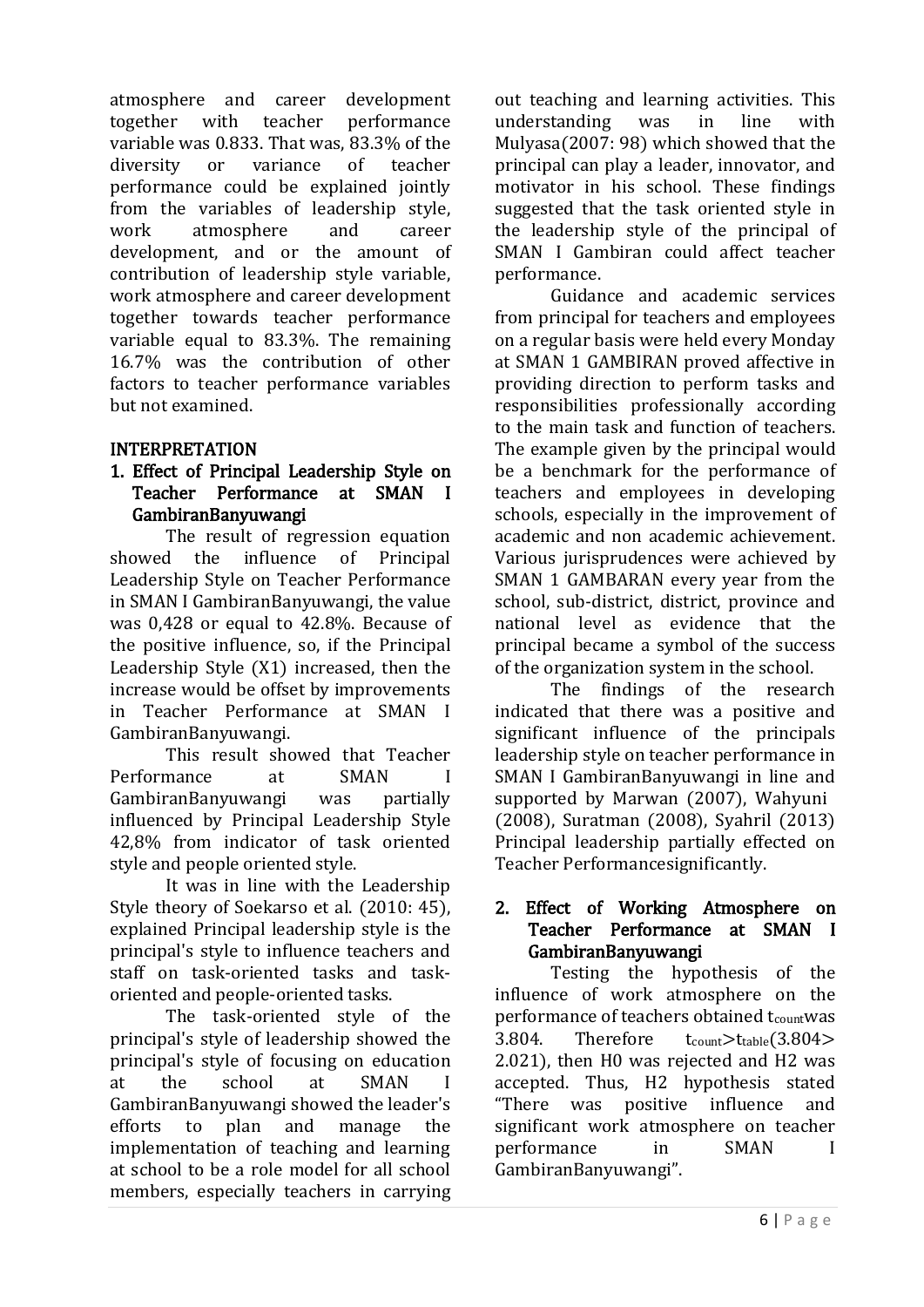The result of regression equation showed that the influence of work atmosphere on teacher performance in SMAN I GambiranBanyuwangi showed the value of 0.340 or 34%. Since the effect was positive, if the working atmosphere (X2) increased, then the increase would be offset by improvements in Teacher Performance at SMAN I GambiranBanyuwangi.

This result meant that the Teacher<br>mance at SMAN I Performance at GambiranBanyuwangi was partially influenced by the work atmosphere of 34% of the indicators of Hygiene, Light or Lighting, Sound, Spatial, Air, and Color, Government Policy and Community Support.

It was in line with the work atmosphere theory of Sopiah (2008: 6), explainedthatwork atmosphere is the condition of employees in the work environment that is felt directly or indirectly affect the work activities of employees due to the influence of Hygiene, Light or Lighting, Sound, Spatial, Air , And Colors, Government policies, and Community Support.

The findings of the research indicated that there was a positive and significant effect of work atmosphere on teacher performance in SMAN I GambiranBanyuwangi in line and supported by Wijaya (2007), Nurita (2012), showed that career development partially influenced performance.

# 3. Effect of Career Development on Teacher Performance at SMAN I GambiranBanyuwangi

Testing the hypothesis of the influence of career development on the performance of teachers obtained tcount of 2.165. Therefore  $t_{\text{count}} > t_{\text{table}}$  (2.165> 2.021), then H0 was rejected and H3 was accepted. Thus, hypothesis H3 stated there was a positive influence and significant career development on teacher performance in SMAN I GambiranBanyuwangi.

The result of regression equation showed that the influence of career development on teacher performance in SMAN I GambiranBanyuwangi showed the value of 0,235 or equal to 23,5%. Because the effect was positive, if the career development (X3) increased, then the increase would be offset by an increase on Teacher Performance at SMAN I GambiranBanyuwangi.

This result meant that Teacher Performance at SMAN GambiranBanyuwangi was partially influenced by career development of 23.5% of indicators through promotion, through employee movement or mutation, and recommendation or support from superiors. The findings of the research indicated that there was a positive and significant effect of career development on teacher performance in SMAN I GambiranBanyuwangi in line and supported by Wijaya (2007), Nurita (2012), showed that career development partially influenced performance.

It was in line with Career Development theory of Moenir (1993: 10), explained teacher career development is Teacher Setup to follow professional coaching programs that are prepared towards higher positions in education through promotion, through employee movement or mutation, and Recommendation or support from superiors.

### 4. Effect of Principal Leadership Style Variables, Working Atmosphere and Career Development Simultaneously on Teacher Performance at SMAN I GambiranBanyuwangi

The result of measurement and testing of influence of Headmaster Leadership Style, Work Atmosphere and Career Development Together to Teacher Performance at SMAN GambiranBanyuwangi, obtained the result that there was a relationship among Leadership Style Headmaster, Work Atmosphere and Career Development Together had an effect on Teacher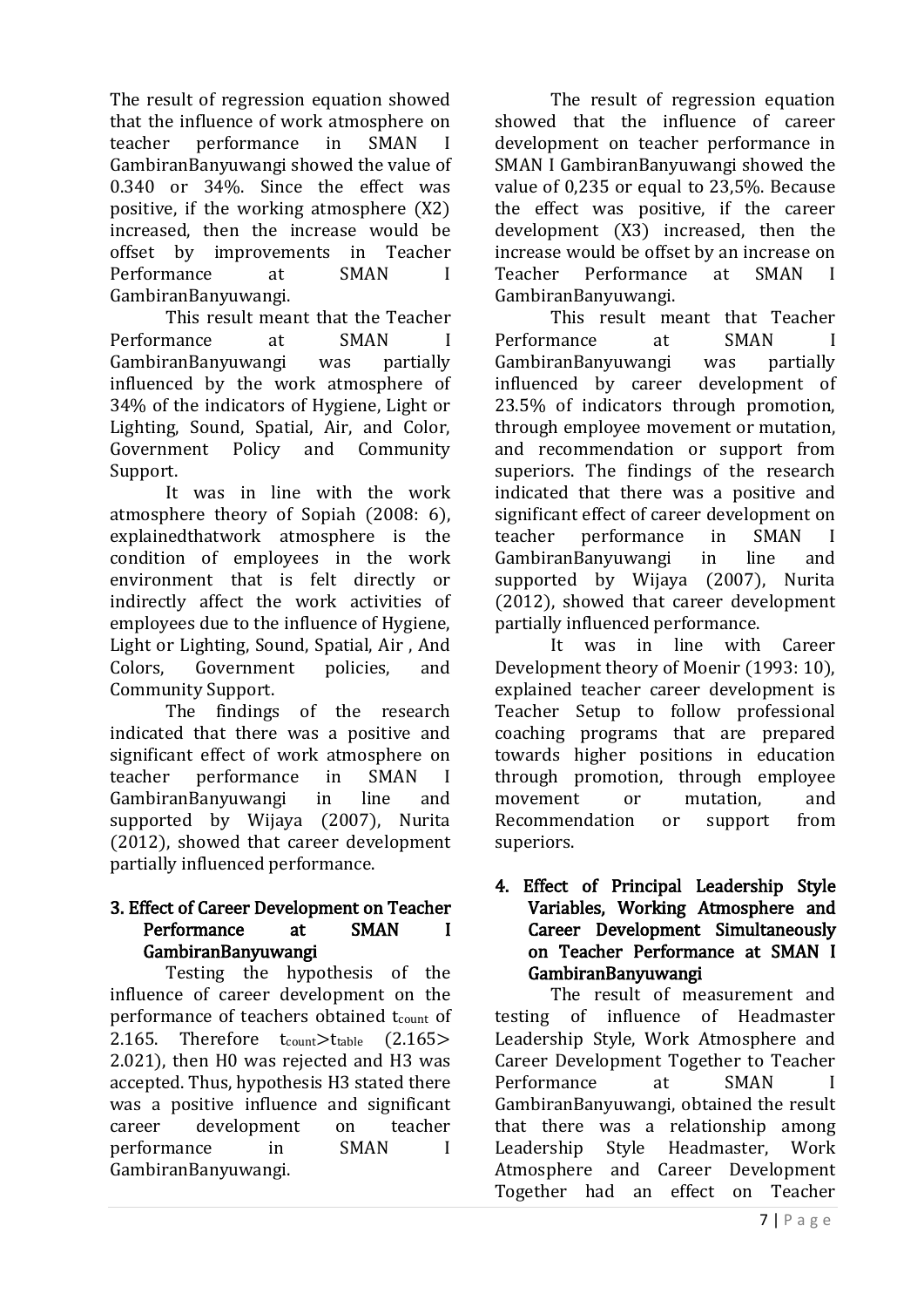Performance at SMAN I GambiranBanyuwangi equal to 0,913 with strong statement. While the influence of Headmaster Leadership Style, Working Atmosphere and Career Development Together to Teacher Performance in SMAN I GambiranBanyuwangiwas83.3% and the rest was 16.7%, it was other factors to the variable, but not examined.

The result of multiple regression test of F test result equaled to 78,327. Since  $F_{\text{count}}$ > $F_{\text{table}}$ (78,327> 2,80), H0 was rejected and H1 was accepted. Thus, hypothesis H4 stated there was a positive and significant influence Principal Leadership Style, Work Atmosphere and Career Development together to the performance of teachers at SMAN I GambiranBanyuwangi.

The findings of the research indicated that there was a positive and an significant influence of Principal Leadership Style, Working Atmosphere and Career Development together in line with the result of Haryono (2009) research, concluding that leadership style and work atmosphere have greater influence on performance.

### 5. The most dominant variables affect the performance of teachers SMAN 1 Gambiran, Banyuwangi

Based on the result of multiple regression equation showed that the principal leadership style was the most dominant variable, so to improve the performance of teachers was required to improve the principal style leadership efforts to provide directive and guidance to teachers on the implementation of teaching and learning in SMAN I GambiranBanyuwangi. The result of second influence indicated that work atmosphere at SMAN I GambiranBanyuwangi became the factor that couldcause increase or decrease of teacher performance, and the third career development in SMAN I GambiranBanyuwangi there was fulfillment of teacher desire to get

mutation, promotion and education opportunity.

# **CONCLUSIONS**

Principal leadership style, work atmosphere, and career development simultaneously affected the performance<br>of teachers at SMAN I of teachers at GambiranBanyuwangi. The most dominant influence on teacher performance in SMAN I GambiranBanyuwangi was Principal Leadership Style

# IMPLICATIONS

The implications of this study indicated that to improve teachers'performance, the principal needed to have a leadership style appropriate to the character of the organization he leaded. A supportive working environment would help teachers comfortable and secure so that their performance improved. Similarly, career development needed to be planned so that teachers had the motivation to improve performance in the long term that would be the capital to meet the expectations in the development of his career.

# **REFERENCES**

- Alisjahbana. 2012. ManajemenKinerjaPemerintah Daerah. Yogyakarta: LaksbangPressindo
- BambangSetiaji,

2004.PanduanRisetdenganPende katanKuantitatif, Program PascaSarjanaUniversitasMuhamm adiyah, Surakarta.

- E. Mulyasa. 2013. ManajemandanKepemimpinanKepa laSekolah. Jakarta: BumiAksara
- Ghozali, Imam. 2016. AplikasiAnalisisMultivariatdengan Program IBM SPSS.23 Edisi 8.Semarang: BadanPenerbitUniversitasDiponeg

oro

Gitosudarmo,Indriyo.2002, ManajemenOperasi,edisikedua,Yo gyakarta: BPFE UGM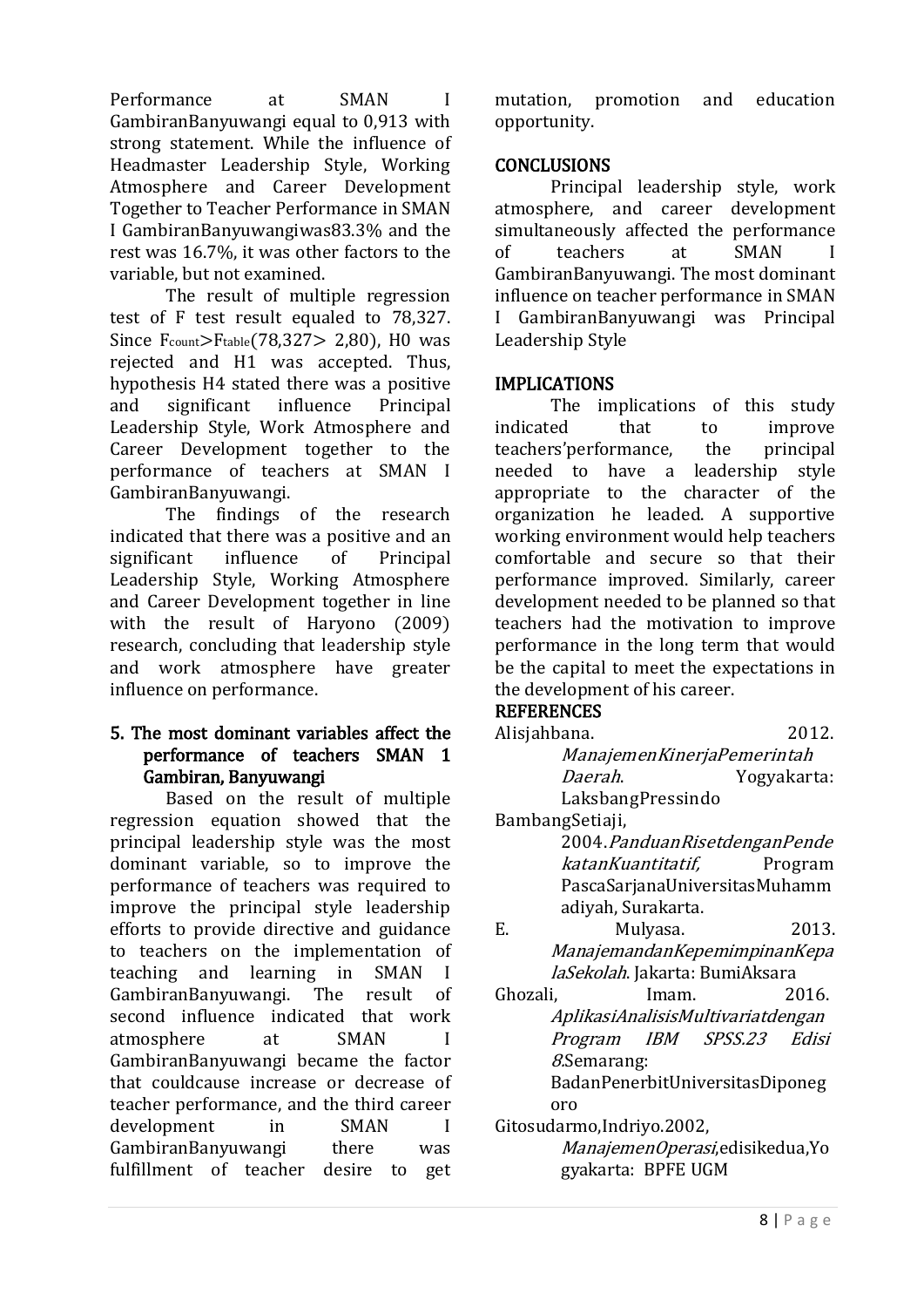Ilyas, Yaslis 1999. KinerjaTeori, PenilaiandanPenelitian, PusatKajianEkonomiKesehatanFa kultasKesehatanMasyarakat. Jakarta: Universitas Indonesia.

Kemendikbud. 2012. PedomanPelaksanaanPenilaianKi nerja Guru. Jakarta: BPSDMP

Kuncoro, Mudrajad. 2007. MetodeKuantitatif: TeoridanAplikasiuntukBisnisdan EkonomiEdisi I. Yogyakarta: AMP YKPN.

- Mahmudi. 2005. Manajemen, KinerjasektorPublik. Yogyakarta: UPP AMP YKPN
- Mangkunegara, Anwar Prabu. 2005. PrilakudanBudayaOrganisasi. Bandung: RenikaAditama
- Moh.Nasir. 2011. MetodePenelitian. Bogor: Ghalia Indonesia

Mulyasa,

2003.ManajemenBerbasisSekola hKonsepStrategidanImplikasi, Bandung, PT RemajaRosdaKarya.

Nugroho, Rahmad. 2006. Analisisfaktorfaktor yang mempengaruhiKinerjaKaryawan, StudiEmpirispada PT. BTN (Persero) Cabang Bandung. Tesis. Magister ManajemenPascasarjana. UniversitasDiponegoro

- PeraturanPemerintah No 19 tahun 2005 pasal 28 StandarNasionalPendidikan. Jakarta: Depdiknas
- Poerwanto, 2008, Budaya Perusahaan, Yogyakarta: PustakaPelajar. Sopiah, 2008, PerilakuOrganisasional, Yogyakarta: CV Andi Offset.

Riduwan, 2006, MetodedanTeknikMenyusunTesis, Bandung: Alfabeta

Rivai, Veitzel. 2009. MenejemenSumberDayaManusiaun tuk Perusahaan. Jakarta: PT. Raja Grafindo Perkasa.

Rivai, dkk. 2011. KepemimpinandanPerilakuOrganis asi. Jakarta: PT. Raja Grafindo Perkasa.

Robbins, Stephen dan Timothy A. Judge. 2008. PrilakuOrganisasi.Edisikeduabelas. Jakarta: SalembaEmpat Soekarso, dkk. 2010. Teori Kepemimpinan. Jakarta: Mitra Wacana Media. Sopiah. 2008. PerilakuOrganisasional. Yogyakarta:CVAndi Offset Sudarmanto, R. Gunawan. 2005. AnalisisRegresi Linier Gandadengan SPSS. Yogyakarta: GrahaIlmu Sugiyono, 2014.StatistikauntukPenelitian. Bandung: CV Alfabeta .............., 2013.MetodePenelitianPendidikan. Bandung: CV Alfabeta

- SuharsimiArikunto. 2006. ProsedurPenelitianSuatuPende katanPraktik. Jakarta: RinekaCipta.
- Suprihatiningrum, Jamil. 2013. Guru Profesional: PedomanKinerja, Kualifikasi&Kompetensi Guru. Yogyakarta: Ar-Ruzz Media.

Suratman. 2008. Pengaruhkepemimpinan, motivasikerja, dansuasanakerjaterhadapkinerja guru SD di KecamatanKarangmalangSragen. Tesis Program PascasarjanaUniversitasMuhamm adiyah Surakarta

Syahril, Bambang. 2013. PengaruhGayaKepemimpinanKepal aSekolah,

SikapGuruDanDisiplinGuruTerhada pKinerjaGuruSmaNegeriDiKotaMan naBengkuluSelatan. Tesis. Program PascaSarjanaUniversitas Bengkulu.

SyaifulSagala. 2008. AdministrasiPendidikanKontempo rer. Bandung: CV Alfabeta

Undangundang RI no 14 tahun 2005 tentang Guru danDosen. Surabaya: KesindoUtama

Wahyudi. 2009. KepemimpinanKepalaSekolahdala mOrganisasiPembelajaran(Learnin  $g$  Organization). Bandung: CV Alfabeta